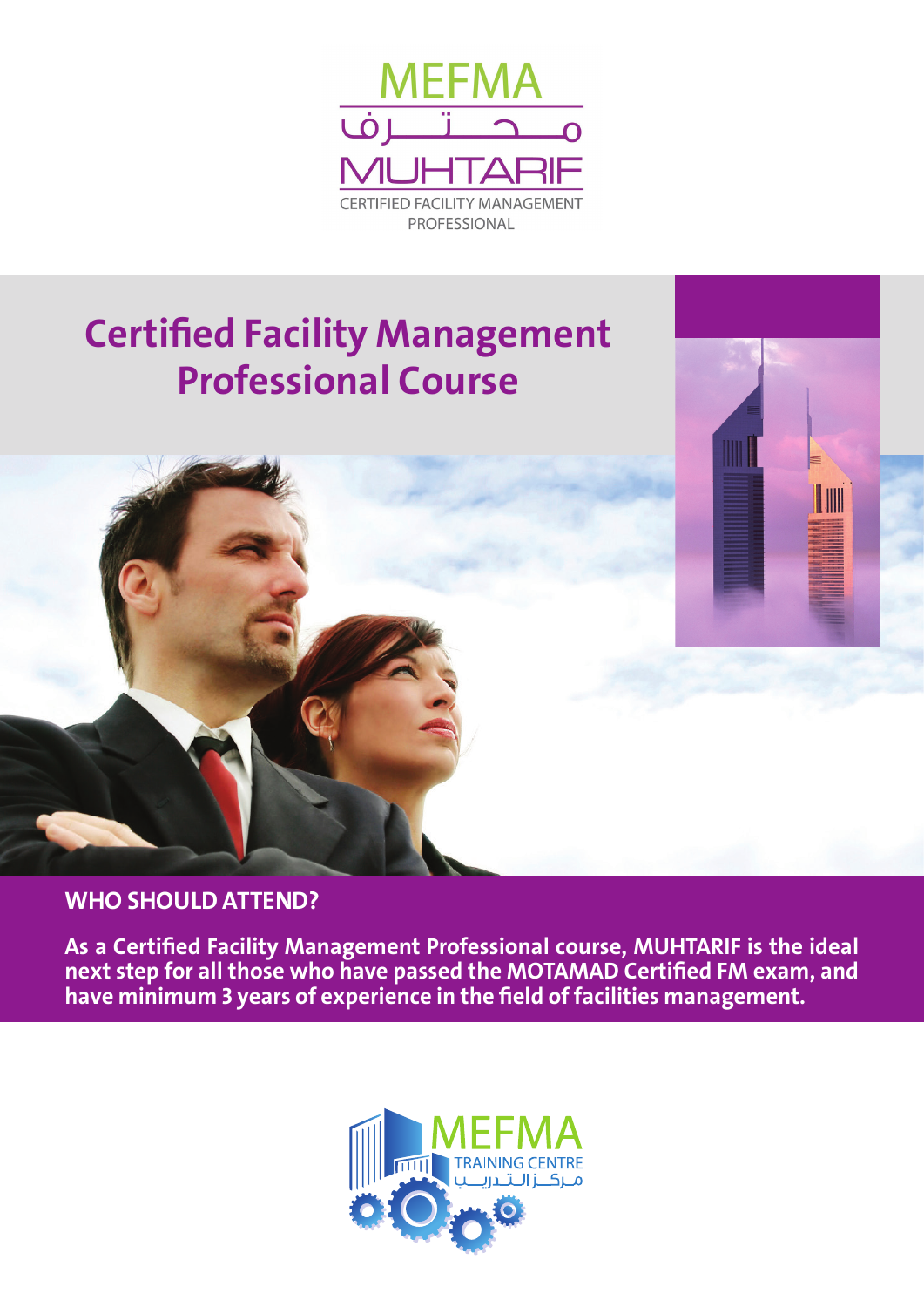| <b>Session</b> | <b>Session Topic</b>          |
|----------------|-------------------------------|
| Topic 1        | <b>MOTAMAD Course Review</b>  |
| Topic 2        | Introduction                  |
| Topic 3        | <b>Operations Strategy</b>    |
| Topic 4        | Using Technology              |
| Topic 5        | <b>Improving Productivity</b> |

| <b>Session</b>     | <b>Session Topic</b>        |
|--------------------|-----------------------------|
| Topic <sub>6</sub> | <b>Designing Services</b>   |
| Topic 7            | <b>Managing Quality</b>     |
| Topic 8            | <b>Inventory Management</b> |
| Topic 9            | <b>Business Continuity</b>  |
| Topic 10           | Summary                     |

**Module 2 Project Management**

| <b>Session</b> | <b>Session Topic</b>             |
|----------------|----------------------------------|
| Topic 1        | <b>MOTAMAD Course Review</b>     |
| Topic 2        | Introduction                     |
| Topic 3        | Working with PMs                 |
| Topic 4        | <b>Project Justifications</b>    |
| Topic 5        | Developing Objectives            |
| Topic 6        | <b>Facilities Considerations</b> |

| <b>Session</b> | <b>Session Topic</b>          |
|----------------|-------------------------------|
| Topic 7        | Project Planning / Scheduling |
| Topic 8        | <b>Managing Project Risk</b>  |
| Topic 9        | Control & Change Management   |
| Topic 10       | Managing Project team         |
| Topic 11       | <b>Space Planning</b>         |
| Topic 12       | Summary                       |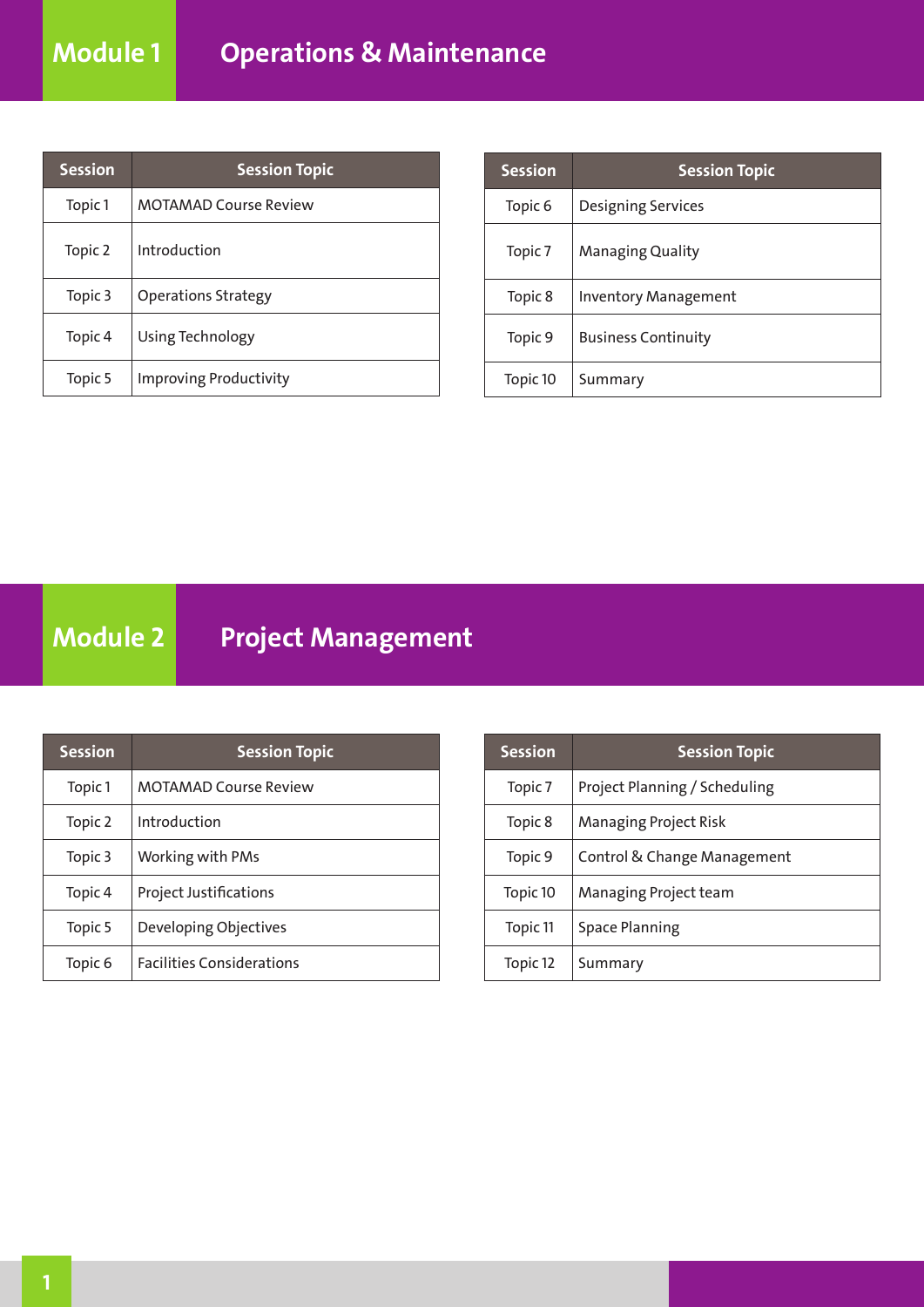| <b>Session</b>     | <b>Session Topic</b>         |
|--------------------|------------------------------|
| Topic 1            | <b>MOTAMAD Course Review</b> |
| Topic 2            | Introduction                 |
| Topic 3            | Using and Analyzing          |
| Topic 4            | <b>Getting Value</b>         |
| Topic 5            | <b>Expense Budgets</b>       |
| Topic <sub>6</sub> | Cost Accounting              |

| <b>Session</b>     | <b>Session Topic</b>                    |
|--------------------|-----------------------------------------|
| Topic <sub>7</sub> | Costing System                          |
| Topic 8            | Developing Procedures                   |
| Topic 9            | <b>Strategic Procurement</b>            |
| Topic 10           | Supply Chain Management                 |
| Topic 11           | <b>Collaborative Business Relations</b> |
| Topic 12           | Summary                                 |

### **Module 4a** Asset Management

| <b>Session</b> | <b>Session Topic</b>         |
|----------------|------------------------------|
| Topic 1        | <b>MOTAMAD Course Review</b> |
| Topic 2        | Introduction                 |
| Topic 3        | <b>Asset Management</b>      |
| Topic 4        | Lifecycle Analysis           |

| <b>Session</b>     | <b>Session Topic</b>        |
|--------------------|-----------------------------|
| Topic 5            | Maintenance Vs. Replacement |
| Topic <sub>6</sub> | <b>Capital Planning</b>     |
| Topic <sub>7</sub> | Program Management          |
| Topic 8            | Summary                     |

## **Module 4b Sustainability**

| <b>Session</b> | <b>Session Topic</b>         |
|----------------|------------------------------|
| Topic 1        | <b>MOTAMAD Course Review</b> |
| Topic 2        | Introduction                 |
| Topic 3        | Sustainable Technology       |
| Topic 4        | <b>Sustainable Practices</b> |

| <b>Session</b>     | <b>Session Topic</b>                   |
|--------------------|----------------------------------------|
| Topic 5            | Selling & Communicating Sustainability |
| Topic <sub>6</sub> | Sustainable Procurement                |
| Topic 7            | <b>Corporate Social Responsibility</b> |
| Topic 8            | Summary                                |